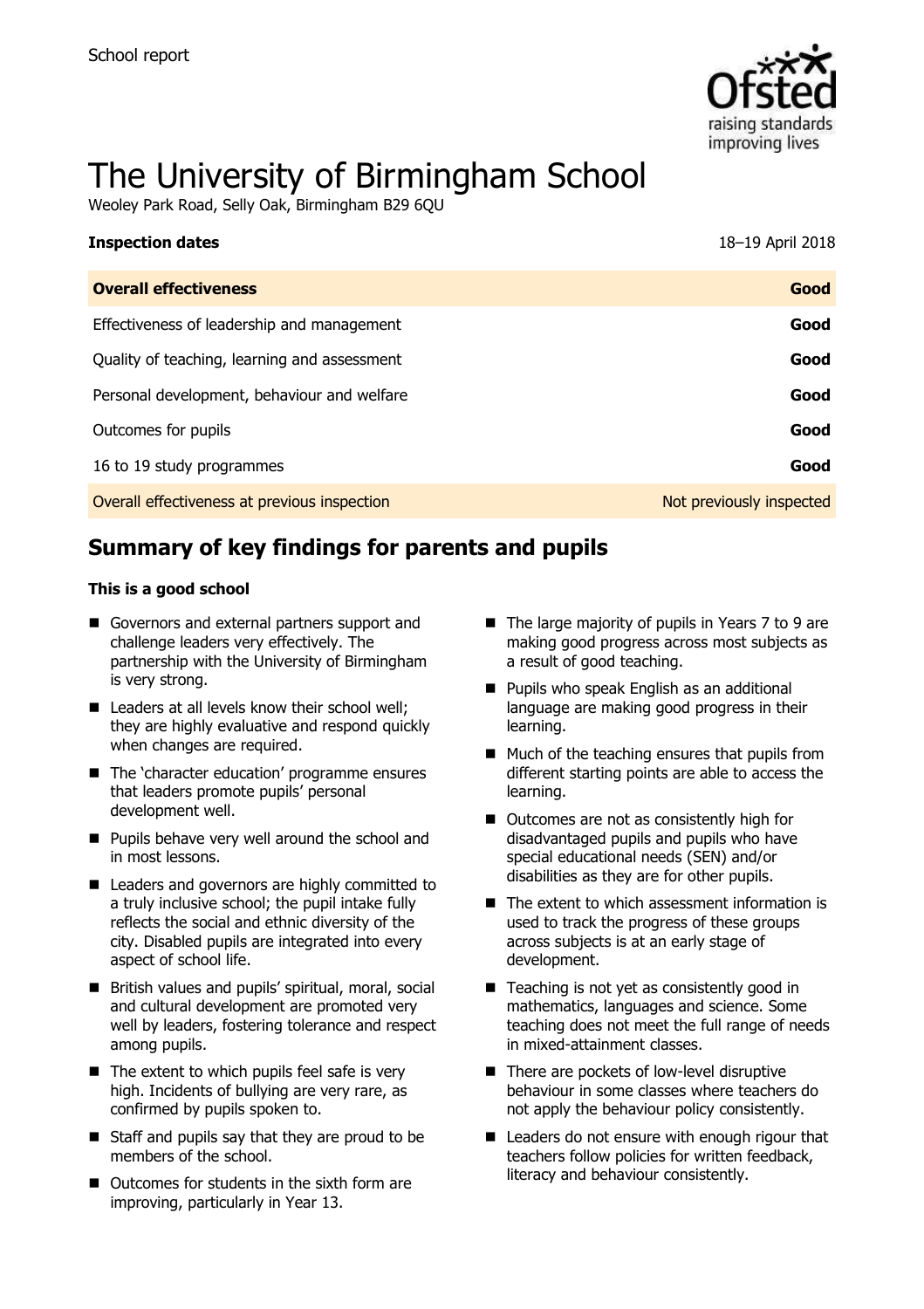

# **Full report**

## **What does the school need to do to improve further?**

- $\blacksquare$  Ensure that teaching is consistently at least good by:
	- equipping less experienced teachers to meet the needs of the full range of pupils in their classes, including disadvantaged pupils and pupils who have SEN and/or disabilities
	- deploying additional support effectively
	- sharing the best teaching in the school more widely
	- providing teachers with the strategies to tackle low-level disruptive behaviour in classes where behaviour is not yet good
	- improving teaching in mathematics (key stage 3 only), languages and science so that it is as consistently good as it is in most other subjects.
- **IMPROVE LEADERSHIP and management by ensuring that:** 
	- leaders use assessment information more robustly to track the progress of disadvantaged pupils and pupils who have SEN and/or disabilities
	- the new leadership of pupil premium and SEN leads to improved outcomes for eligible pupils so that their progress is as consistently as good as that of other pupils
	- leaders check more rigorously that teachers comply more consistently with the school's policies on written feedback, literacy and behaviour.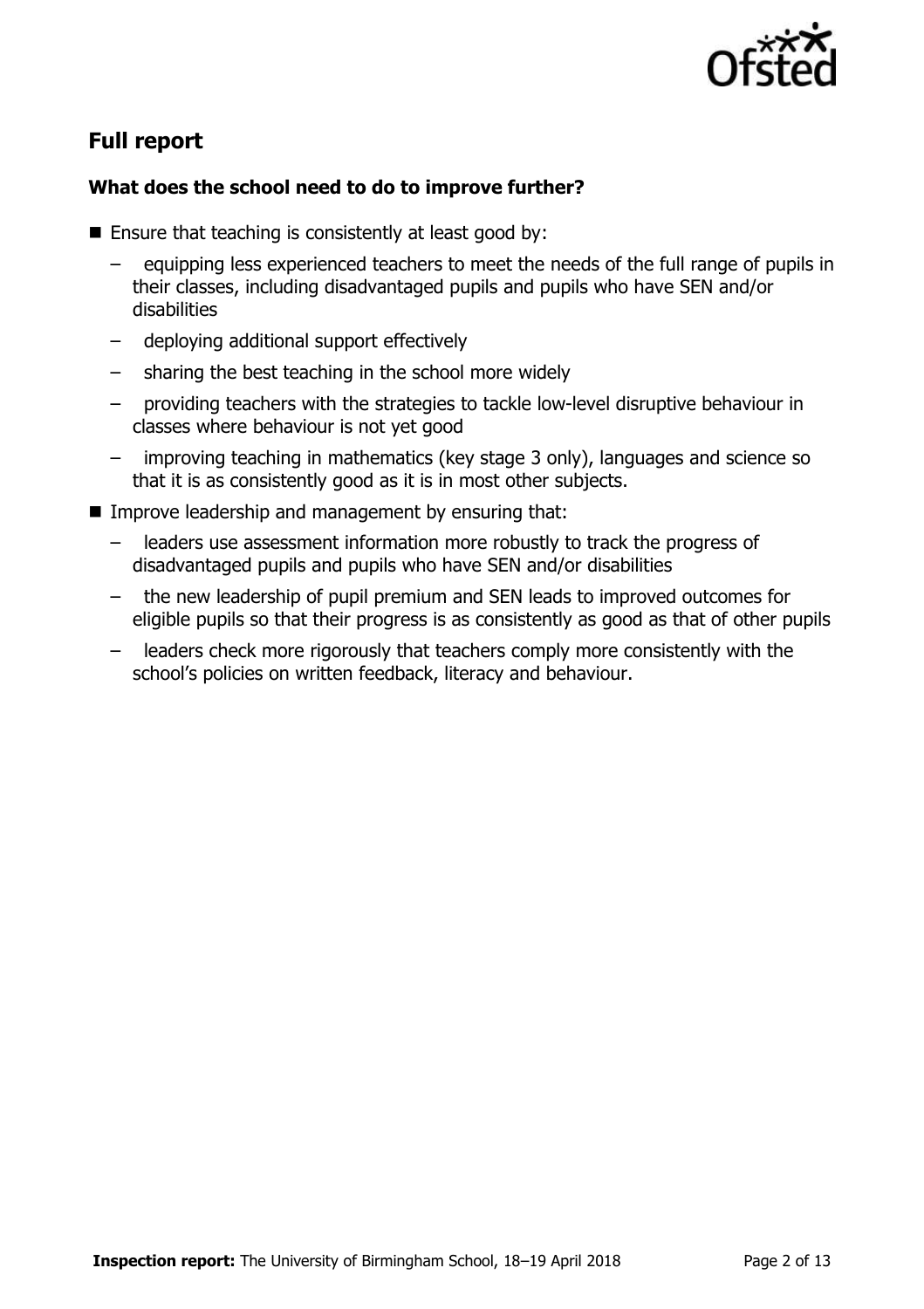

## **Inspection judgements**

#### **Effectiveness of leadership and management Good**

- Leaders at every level know their school well. They are able to identify its strengths and what needs improving, including in teaching. They have been effective in taking swift action where changes were required. They are highly responsive to issues raised through external support and challenge or from governors. Where improvement is needed, leaders are not slow in making necessary changes.
- Leaders have realised their vision for a highly inclusive intake in key stage 3. The school's pupil intake draws on all parts of the city and a wide range of diverse backgrounds. It is very popular and oversubscribed. Leaders have established an ethos of respect and tolerance where diversity is celebrated. Disabled pupils can access all parts of the building and are fully integrated into school life.
- The development of a 'character education' programme has rightly received national and international acclaim. Leaders promote spiritual, moral, social and cultural development and British values very well through the curriculum. This includes through 'personal learning and development' lessons.
- Almost all staff responding to the staff survey agreed that they are proud to be a member of staff. The very large majority of parents and carers who responded to the online questionnaire Parent View agreed that the school is well led and managed and that they would recommend the school to another parent. Pupils spoken to were proud of their school.
- $\blacksquare$  The close partnership with the University of Birmingham has led to significant additional investment and access to high-quality resources. The university has contributed significantly to additional senior leadership team costs, strengthening the school's capacity to improve further. It has paid for additional facilities such as more science laboratories. There are strong links between subjects and the university. Subject leaders and teachers can develop their own training through research and additional study. The partnership with a local outstanding school has enabled the school to moderate its assessment judgements, given the lack of any externally verified examination results at key stage 4. The school also works well in partnership with an external adviser from the Department for Education (DfE), who provides regular and effective support and challenge. Leaders follow up advice and guidance received promptly and effectively.
- Information and guidance produced by the school for the new key stage 4 curriculum, starting in September 2018, shows that leaders are responding well to the diverse intake and increasingly lower starting points of pupils. There are three different curriculum pathways on offer and, in addition to GCSE subjects, pupils may gain vocational qualifications in physical education (PE) and sport, as well as in food and cooking. No pupil is disapplied from any subject in key stage 3 so that all pupils have access to a full range of courses in a broad and balanced curriculum.
- Careers guidance is well developed and based on how to be a successful citizen of the future. Assemblies are characterised by regular visits from different professions and universities to widen pupils' aspirations. All Year 9 pupils have been to a place of work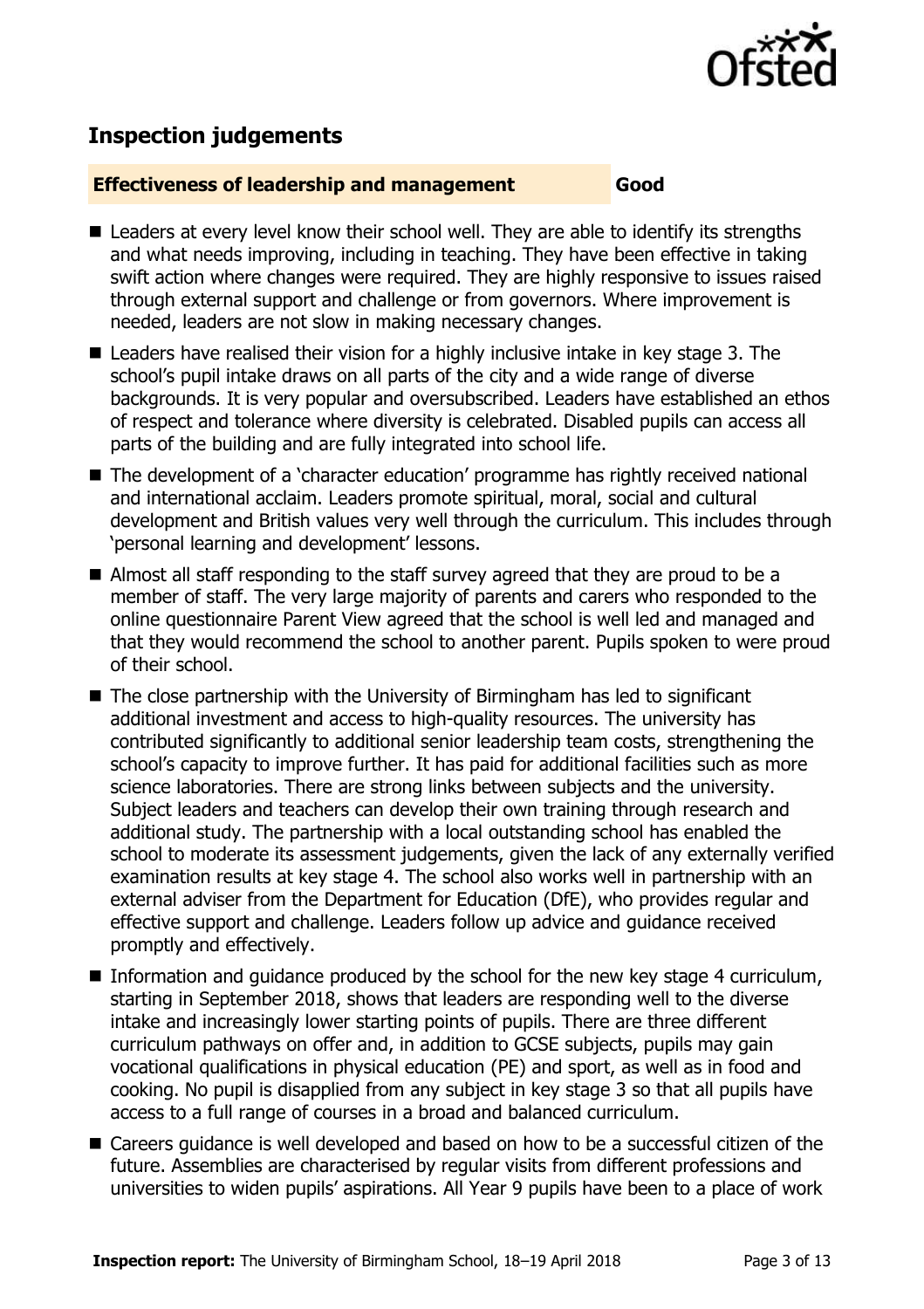

and on a university visit.

- Leaders have evaluated effectively the impact of additional Year 7 catch-up funding for literacy and numeracy. They have invested additional resources over and above the grant received to enable pupils to catch up.
- There have been recent changes to the leadership of the pupil premium as a result of the school's evaluation which identified some inconsistency in outcomes for eligible pupils. There are now pupil premium champions in each department. Leaders know the needs of individual pupils well. However, there is limited analysis of outcomes for disadvantaged pupils by subject.
- The new assessment system is still developing but has the potential to enable leaders to identify trends and patterns across subjects, classes and pupil groups. The extent to which this information is used effectively by leaders is still varied. Subject leaders know the strengths and areas for development well in their own subjects. However, senior leaders do not have enough strategic overview of outcomes across subjects in key stage 3 to be able to identify any underperforming subjects. There are some anomalies, for example languages and chemistry, where progress appears stronger compared to other subjects whereas teaching is less strong.
- **Plans have already been put in place for a restructuring of the leadership of SEN.** Leaders have recognised the need to make changes. There are plans also for a shift in strategy away from intervention towards skilling up teaching staff. Leaders know that pupils who have SEN and/or disabilities are currently doing less well compared to other pupil groups in the school.
- Inexperienced middle leaders and newly qualified staff are supported very well in developing their role. Those newly qualified staff spoken to were highly positive about the induction and training they have received and that mentors had gone 'above and beyond' to support them. However, the very best teaching that exists in the school is not yet fully utilised or shared more widely.
- Leaders are not rigorous enough in ensuring that teachers follow school policies for written feedback, literacy and behaviour consistently.

## **Governance of the school**

- Governors are highly effective in supporting and challenging leaders. They are very committed to their roles and bring a wealth of expertise and talent to the school from their own experiences. They know the school's strengths and weaknesses very well through their link subject roles and regular visits to the school to meet leaders, staff, pupils and parents. They are very responsive when they identify changes required, such as adaptions to the curriculum to meet the growing diverse needs of pupils.
- Minutes from governing body meetings indicate that governors ask searching questions of leaders. According to the DfE's special adviser, 'they grill the principal.' By challenging leaders, governors have ensured that:
	- the pupil premium now has a higher priority than previously
	- previous disproportionate gaps in exclusions by ethnicity have been reduced
	- previous weak leadership in identified subjects has been removed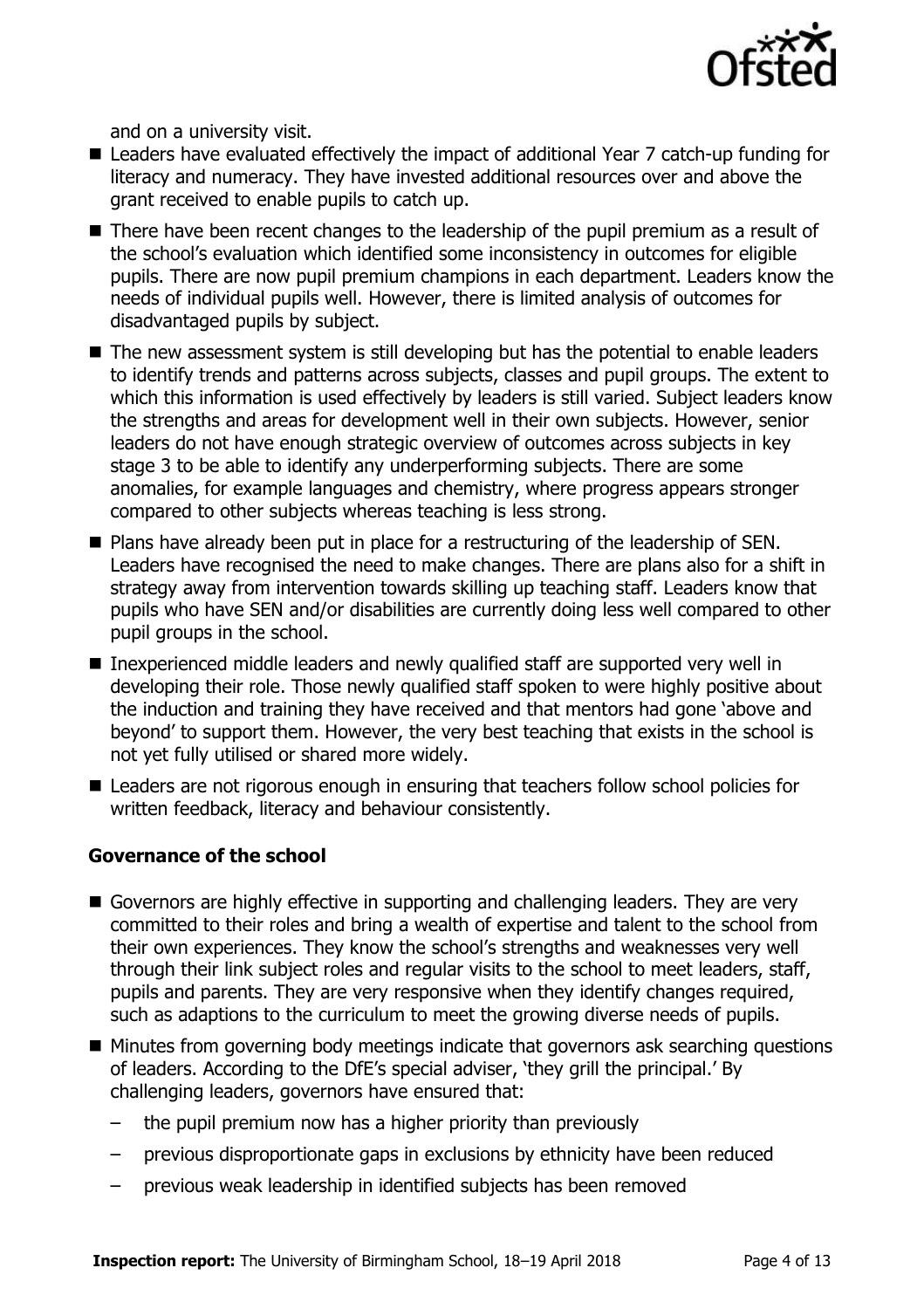

- the issue of poor behaviour incidents in particular subjects is being addressed
- outcomes in the sixth form for students are improving, especially for progress, and are analysed by ethnicity
- concerns around teacher workload are being responded to
- changes are being made to improve the provision for SEN
- the school has the financial resources it needs to increase the capacity of the senior leadership team.

## **Safeguarding**

- The arrangements for safeguarding are effective. There is a strong culture among the staff to ensure that it is their top priority. Staff are well trained to carry out their roles. Leaders keep detailed information, for example through bullying logs. They ensure that their record-keeping is rigorous so that there is transparency in how any reported incidents are fully investigated and resolved. Where complaints have been received, these too are followed up thoroughly and outcomes recorded in detail.
- Governors are rigorous in ensuring that the school meets all its statutory duties for safeguarding and that leaders are doing all they can to ensure the safety and wellbeing of pupils.
- All staff responding to the staff survey agreed that pupils are safe in school. A very large majority of parents who responded to the online questionnaire Parent View also agreed with this.

## **Quality of teaching, learning and assessment Good**

- Teachers have good subject knowledge which they impart effectively, enabling pupils to make good progress.
- The large majority of teachers are skilled at meeting the diverse needs of pupils, all of whom are taught in mixed-attainment classes. For example, in a Year 8 music lesson observed on composition, pupils from widely different starting points were able to access the learning through well-planned support strategies and resources. There are also significant strengths in the teaching of different groups of pupils in physical education, art and design and technology. As a consequence, in these lessons, pupils who speak English as an additional language are able to access the learning. These pupils also benefit from teachers' emphasis on extending their vocabulary.
- Relationships between adults and pupils are strong. Teachers engage pupils well and foster positive attitudes to learning.
- Teachers are, for the most part, skilled at directing their questions at an appropriate level to targeted individuals. They are also adept at drawing out extended responses from individuals who are not initially keen to volunteer answers.
- Teachers are effective at modelling answers to questions before giving pupils the chance to have a go themselves. Activities are rooted in real-life examples so that pupils see the relevance of the work they are doing.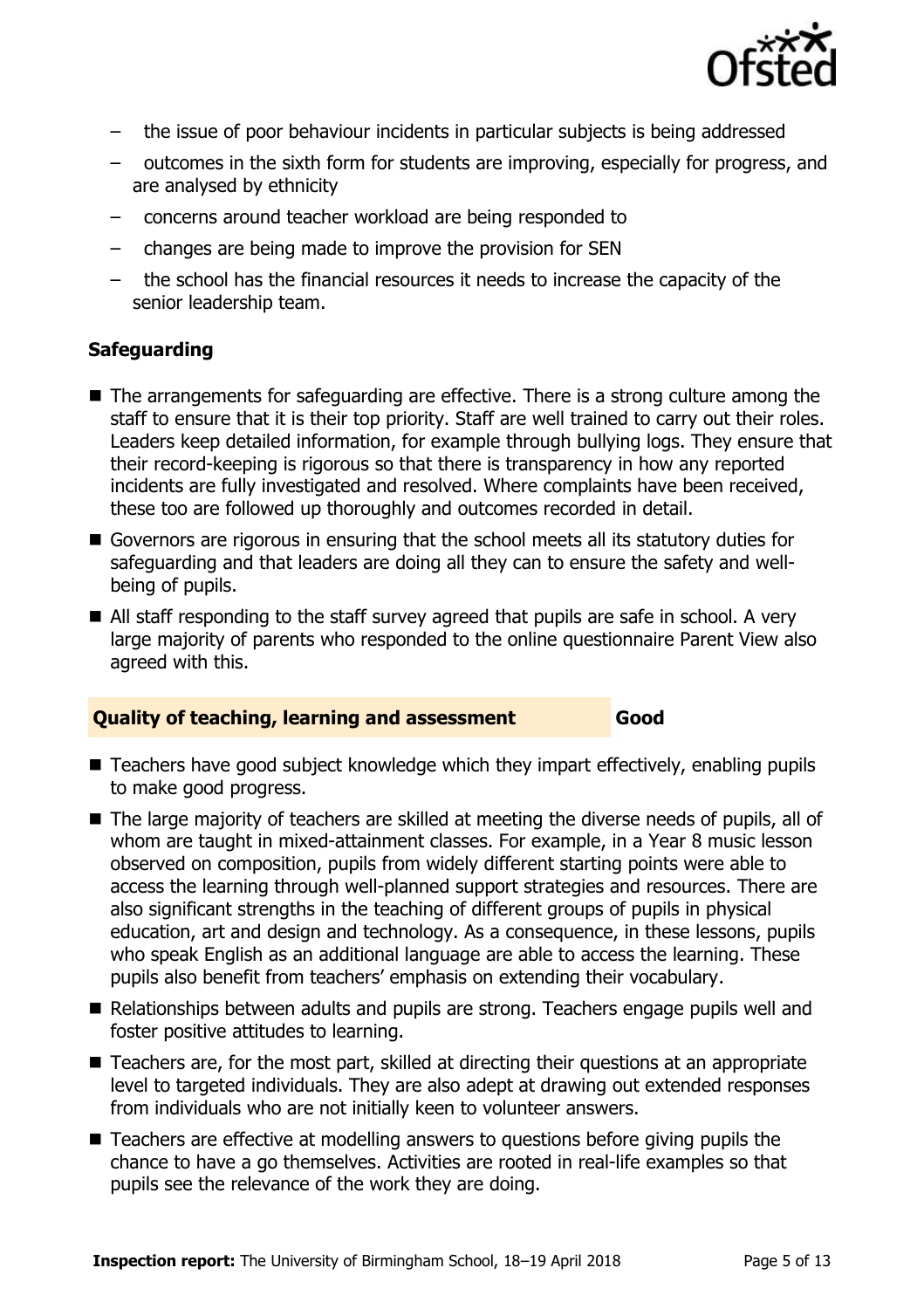

- **Pupils spoken to have a good understanding of what they need to do to improve their** work. Through regular assessments and verbal feedback, they know how well they are doing. In a key stage 3 mathematics lesson, where pupils had been given a questionby-question analysis of their recent test, they were able to identify which topics they needed to focus on to reinforce their learning.
- Teachers make effective use of peer- and self-marking in line with the school's policy. However, they do not consistently comply with the policy in their own written feedback and marking in a number of subject areas. Similarly, there are some inconsistencies in the application of the literacy policy in teachers' expectations for pupils' presentation of written work.
- The extent to which additional adults are deployed in classrooms is variable. Much of the time, the deployment is highly effective in supporting and challenging pupils in their learning, particularly in English and mathematics. This is not consistent, however, and there are instances where supported pupils' mistakes and misconceptions in literacy and numeracy go unchecked. As a consequence, there is more inconsistency in the progress pupils who have SEN and/or disabilities are making compared to other pupils.
- In most cases, teachers manage behaviour well and lessons are free of low-level disruptive incidents. In a few instances, however, this is not so. Where it is not, teachers do not apply the school's behaviour policy consistently. As a result, inappropriate behaviour, such as pupils calling out or off-task pupil chatter while the teacher is speaking, is allowed to persist and at times interrupts the learning of others.
- Teaching is not as consistently strong in key stage 3 in mathematics, science and languages as it is in most other subjects. Where it is less effective, teaching aims at middle-ability pupils. As a consequence, most-able pupils are not fully stretched and challenged and lower-attaining pupils struggle to keep up.

#### **Personal development, behaviour and welfare Good**

#### **Personal development and welfare**

- The school's work to promote pupils' personal development and welfare is good.
- There is a strong culture of good relationships between pupils of different backgrounds. Pupils show respect for each other's differences, whether by disability, ethnicity or social background.
- The school's 'character education' programme contributes significantly to pupils' personal development. All pupils have the opportunity to visit different places of worship. During challenge week, Year 7 pupils learned about the importance of teambuilding. Leaders are passionate about pupils' development as 'fully-rounded' individuals.
- **Pupils have positive attitudes to their learning. They have high aspirations and want to** do well. They collaborate well in lessons, for example by supporting each other through problem-solving in mathematics.
- **Pupils receive effective advice and support about their future career paths, especially**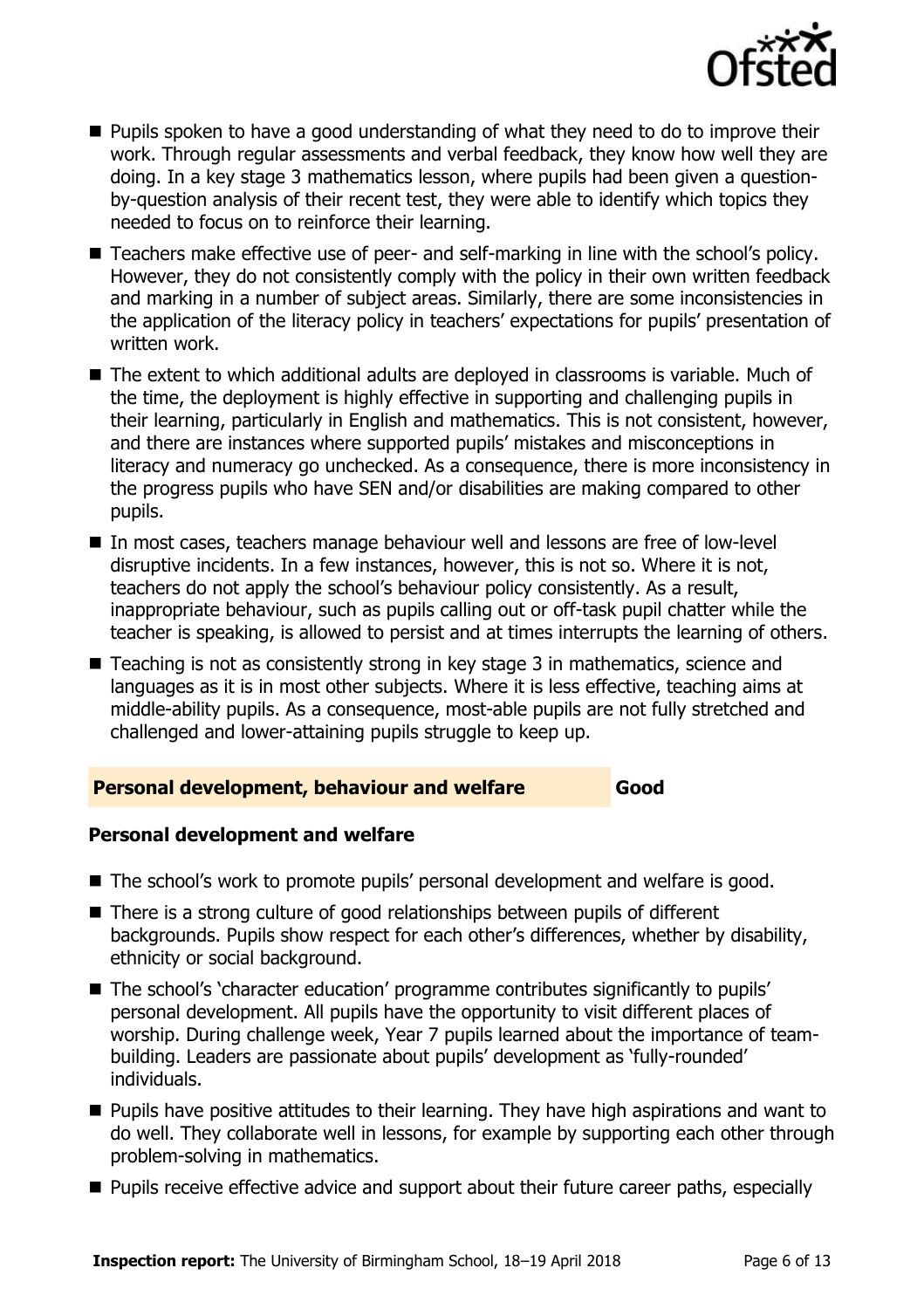

those in Year 9 choosing their options and the appropriate curriculum pathway.

- **Pupils spoken to said that they feel very safe in school and that there are no 'no-go'** areas' in school. They also reported that bullying hardly ever happens. Where isolated instances occur, they are dealt with effectively. Pupils reported that they had 'every confidence' in staff when reporting incidents. They knew that they would be listened to and that matters would be dealt with promptly and effectively.
- The curriculum contributes well to promoting pupils' mental health through its 'personal learning and development' programme.
- **Pupils enjoy the integrated enrichment programme, which takes place towards the end** of the school day. However, a number of those spoken to said that they felt that the school day was too long and that by then they felt too tired.
- Some pupils do not take enough pride in the presentation of their written work.

#### **Behaviour**

- The behaviour of pupils is good. Pupils have a good understanding of rewards and sanctions issued through green, amber and red warnings. Those spoken to said that in most lessons these are applied consistently.
- Leaders use 'restorative justice' sessions effectively between staff and pupils at the end of school for those pupils who have received two or more sanctions during the course of the day.
- **Pupils conduct themselves well during breaktimes and lunchtimes, including at busy** times in the dining area. At lunchtime, there is a calm environment. Pupils queue in an orderly manner and are polite to staff on duty. They are friendly and courteous to visitors.
- **Pupils who have moved from other schools because of issues with their behaviour or** broken-down relationships are integrated well into school.
- The rate of attendance compares favourably with the national average and is improving. The rate of persistent absence is below the national average. Attendance is not as high for some pupils who have SEN and/or disabilities. Long medical absences for a few have had a disproportionate impact on the figures for this group of pupils. Leaders are thorough in carrying out analysis of attendance and rigorous in following up first-day absence.
- Leaders have cracked down on lateness to ensure that pupils arrive punctually for lessons.
- Leaders keep detailed behaviour logs so that they can identify any trends or patterns. The rate of exclusions is low.
- The large majority of parents who responded to the online questionnaire Parent View agreed that behaviour is good in school. Pupils spoken to also agreed with this.
- In a small number of lessons, pupils' attitudes to learning are not as good. Some incidents of low-level disruptive behaviour occur, including in some science and languages classes. This was also confirmed by pupils spoken to. Pupils also said that in these lessons staff do not comply as effectively with the behaviour policy over issuing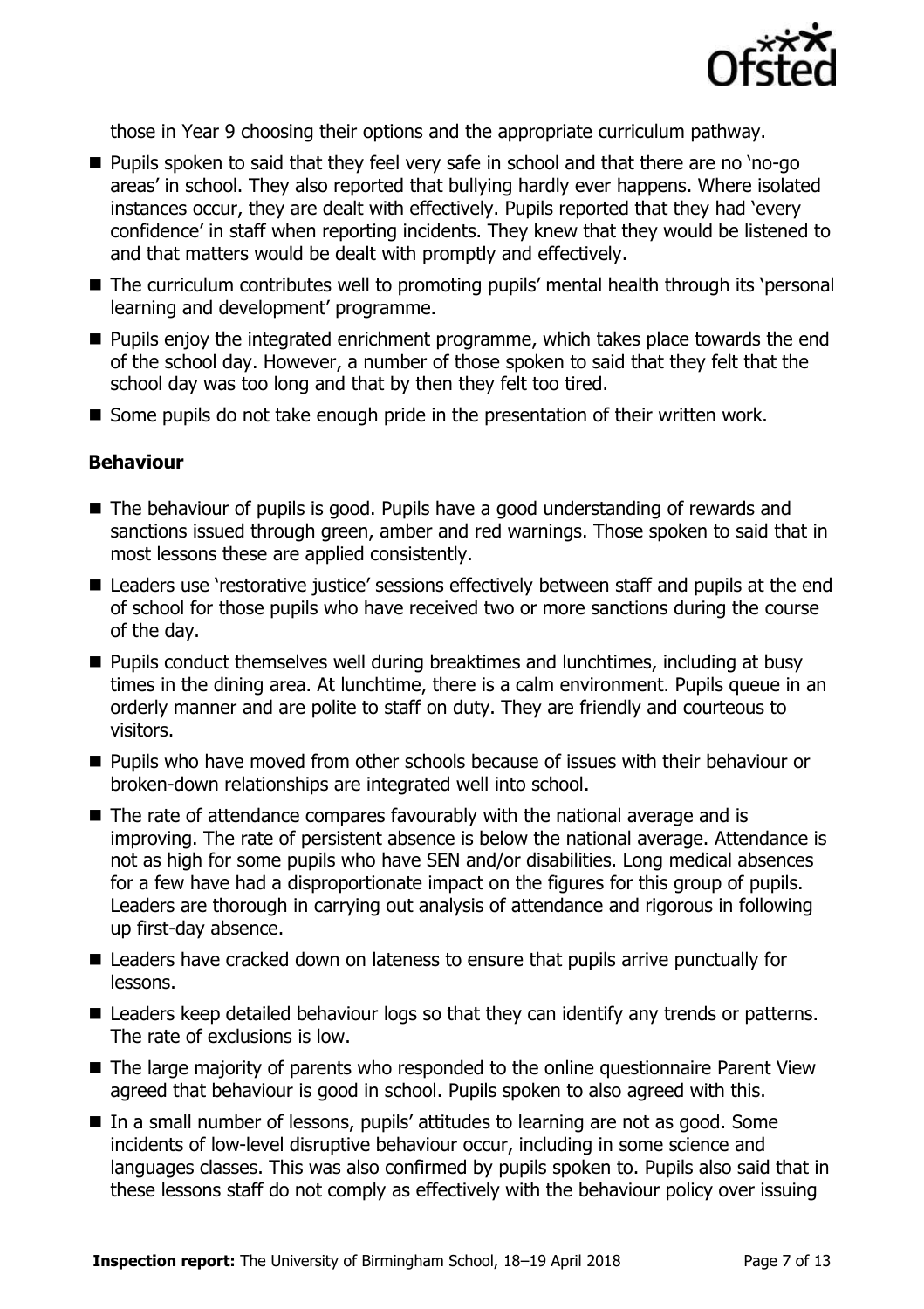

warnings.

#### **Outcomes for pupils Good Good**

- With no pupils in key stage 4 and no nationally verified assessment information in key stage 3, inspectors took account of the school's most recent assessment information and work seen in pupils' books. These indicate that the large majority of pupils currently in Years 7, 8 and 9 are making good progress in a range of subjects, including in English and mathematics, from their broadly average starting points at the end of key stage 2.
- **Pupils have the opportunity to read widely. All classes have a stand-alone lesson in the** library. Pupils spoken to confirmed that the school promotes reading well.
- The large majority of most-able pupils are doing well in their learning and there are no significant variations between boys and girls.
- **Pupils who speak English as an additional language are making rapid progress as a** result of effective teaching, support and adapted resources which enable them to access the learning.
- **Pupils in Year 9 are being well prepared for the transition to key stage 4 through the** different pathways and assessment routes planned, including vocational qualifications. They have received effective advice and guidance in planning their next steps.
- **Progress is not as consistently good for disadvantaged pupils or for those who have** SEN and/or disabilities. This is because there is some inconsistency in how well teaching meets their needs in mixed-attainment classes and the effectiveness of the additional support.
- There are also some classes across different subjects where pupils have not made enough progress over time. Leaders have identified these classes through regular monitoring and are already taking effective action to address this.

#### **16 to 19 study programmes Good**

- $\blacksquare$  The school meets the 16 to 19 programme of study requirements. The sixth form is growing in popularity. The link with the University of Birmingham is a key attraction for potential students.
- $\blacksquare$  For students currently in the sixth form, progress has much improved in Year 13. This includes disadvantaged students, who are diminishing the difference in attainment with their peers. Current outcomes in Year 13 are already on a par with last year's cohort, despite the current Year 13 having a lower starting point than the previous cohort. Outcomes are improving more slowly in Year 12.
- In the most recent A-level examinations for Year 13 pupils in 2017 (the first cohort to take the examinations in the school), standards were in line with the national average. Progress was below average. Standards for disadvantaged students were below the national average and their progress was also lower than for other students.
- Completion rates were very high in 2017 compared to the national average. The proportion of pupils achieving three high grades was above the national average. The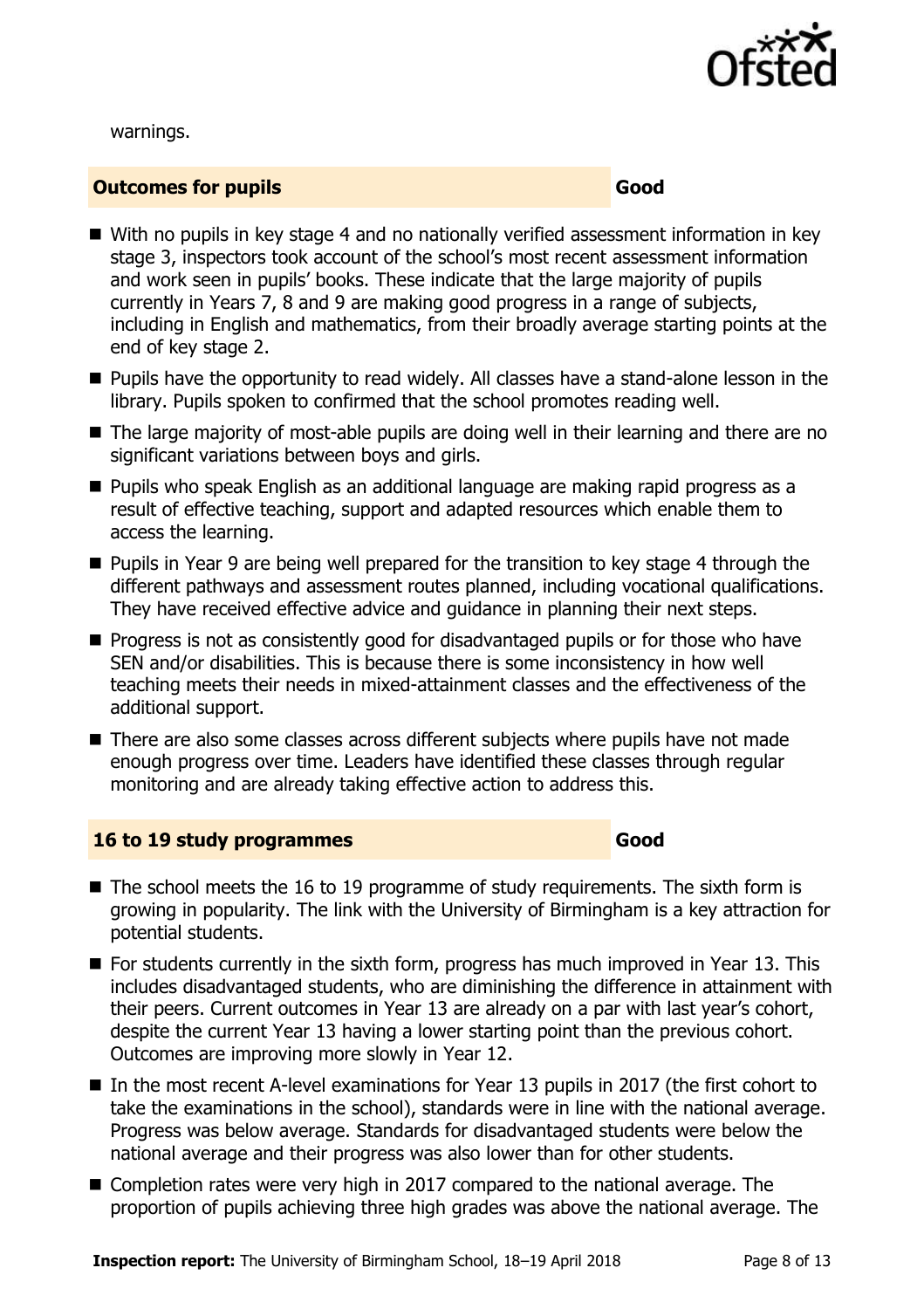

proportion of students achieving an A-level qualification in mathematics was well above the national average. The proportion of students retained for a second year in their main study programme was well above average. All students spoken to had completed work experience in the sixth form.

- Almost all students who left Year 13 last year are now in education, employment or training, the large of majority of whom obtained a place at university.
- Leaders have strengthened line-management arrangements for the sixth form by ensuring that there is now a dedicated head of sixth form. Students reported that leaders are very approachable. Leaders are ambitious for students. Students spoken to, all of whom joined Year 12 from other schools, were positive about the support they have received. Students are proud of their sixth form.
- The quality of teaching is strong. It is characterised by effective questioning and very good attitudes to learning, underpinned by extensive out-of-lesson support.
- Students spoken to were positive about the enrichment programme, which includes languages, cookery and sport. The school offers a strictly academic curriculum in the sixth form of AS/A levels only. There are no vocational qualifications offered. Leaders have been responsive to student requests for a wider range of subjects by introducing psychology to the curriculum.
- No students last year retook English and mathematics GCSE because it is an entry requirement to have good GCSE passes in these subjects before joining the sixth form.
- Students spoken to were eloquent, mature and well spoken. They said that they feel safe in school. Students reported a lack of quiet spaces around school to do their work during free periods.
- Arrangements are in place for the school to organise work-experience placements; to date it has been left to students to make their own arrangements.
- There are some inconsistencies in the quality of teaching, particularly in languages and science; however, this does not have a negative effect on students' good behaviour or their consistently excellent attitudes to learning.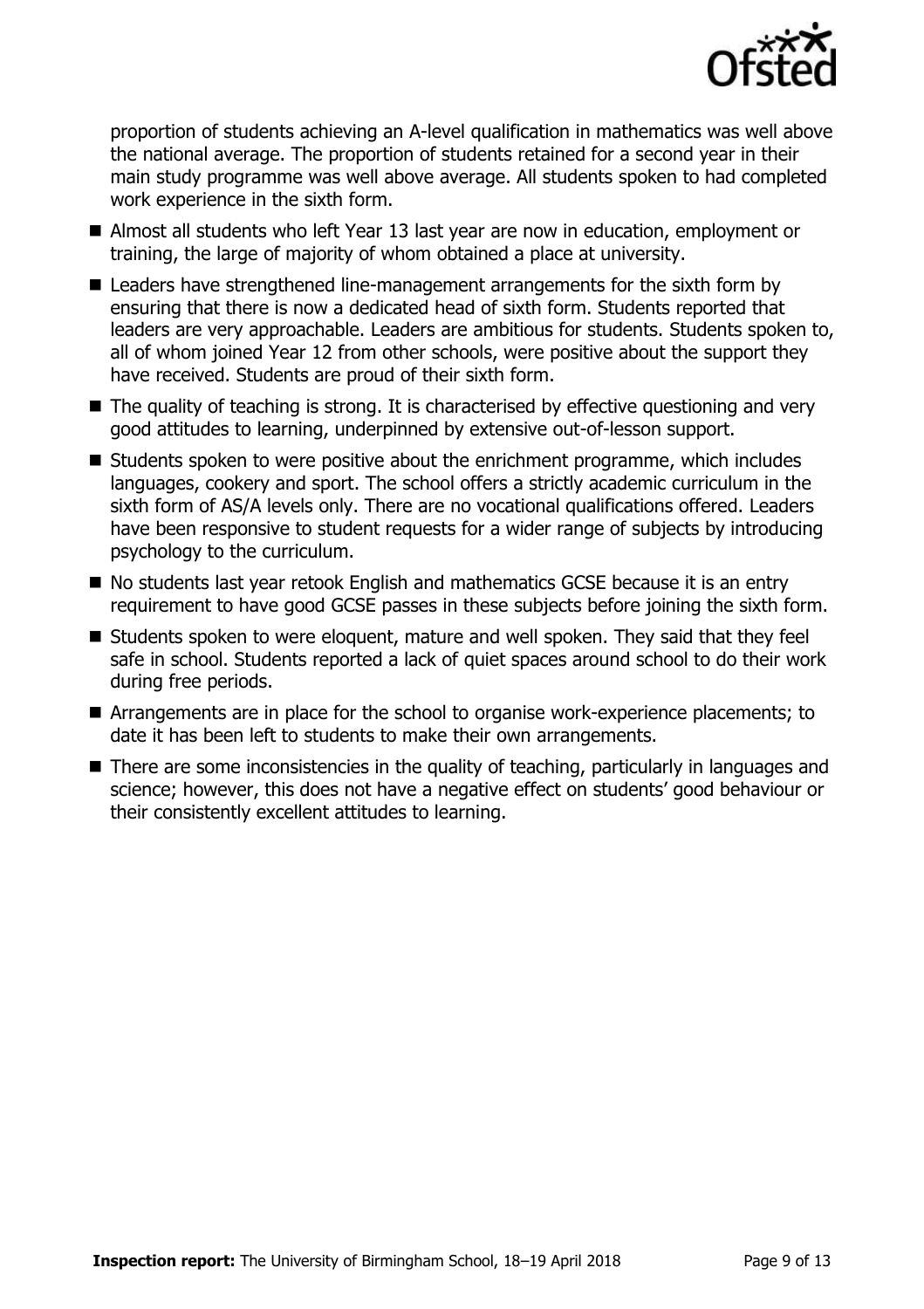

# **School detail**

| Unique reference number | 140863     |
|-------------------------|------------|
| Local authority         | Birmingham |
| Inspection number       | 10048325   |

This inspection of the school was carried out under section 5 of the Education Act 2005.

| Type of school                                           | Secondary                            |
|----------------------------------------------------------|--------------------------------------|
| School category                                          | Academy free school                  |
| Age range of pupils                                      | 11 to 19                             |
| Gender of pupils                                         | Mixed                                |
| Gender of pupils in 16 to 19 study<br>programmes         | Mixed                                |
| Number of pupils on the school roll                      | 716                                  |
| Of which, number on roll in 16 to 19 study<br>programmes | 268                                  |
| Appropriate authority                                    | Board of trustees                    |
| Chair                                                    | Dr Christopher Banks CBE             |
| Principal                                                | Mr Michael Roden                     |
| Telephone number                                         | 0121 796 5000                        |
| <b>Website</b>                                           | https://uobschool.org.uk             |
| <b>Email address</b>                                     | universityschool@contacts.bham.ac.uk |
| Date of previous inspection                              | Not previously inspected             |

## **Information about this school**

- The University of Birmingham School opened as a free school in September 2015 as the first secondary university training school in the country. It currently has pupils in key stage 3 up to Year 9 and students in Years 12 and 13 in the sixth form. The school will admit Year 10 pupils from September 2018.
- The school is smaller than the average-sized secondary school because as a recently opened school there are still only five year groups. Two more year groups will be added over the next two years.
- The proportion of disadvantaged pupils is above the national average.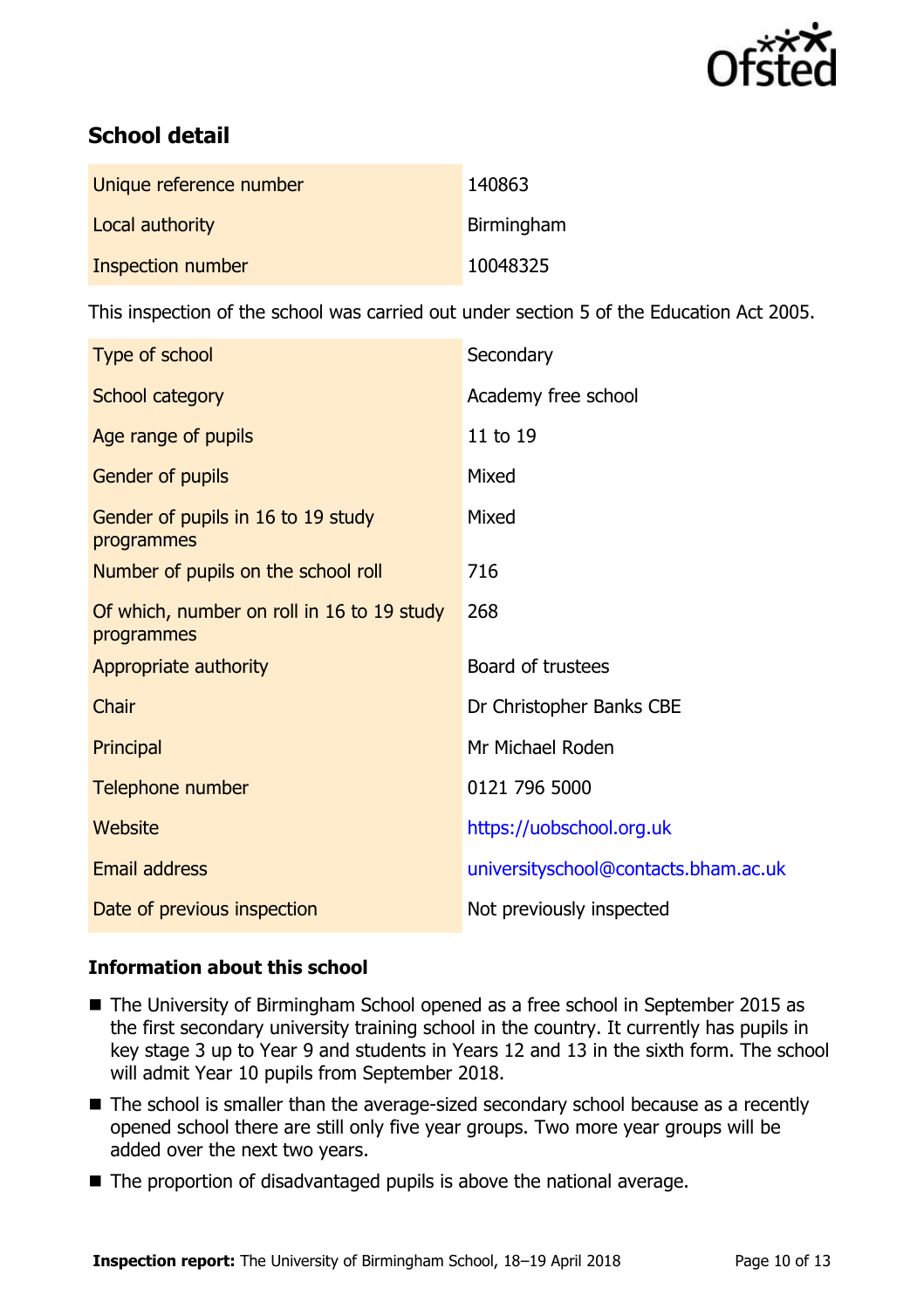

- The proportion of pupils who have SEN and/or disabilities is above the national average and growing. The percentage of pupils with a statement of special educational needs or an education, health and care plan is above the national average but rising.
- The percentage of pupils from minority ethnic groups is high, with 36 different ethnic groups represented in the school. The proportion who speak English as an additional language is above the national average.
- The school has a 'multi-nodal' admissions policy whereby after priority admission for pupils with a statement of special educational needs or an education, health and care plan or who are looked after, half of the remaining places are allocated to pupils from three socially disadvantaged areas in the city and the other half from the school's immediate surrounding area. This proportion is reflected in the composition of tutor and teaching groups. All pupils are taught in mixed-attainment classes throughout the school in every subject. No teaching group has more than 25 pupils.
- All pupils currently in the sixth form have joined from other schools as there are currently no key stage 4 pupils in the school.
- $\blacksquare$  The school is heavily oversubscribed in key stage 3 with a long waiting list.
- $\blacksquare$  The principal was in post before the school opened.
- $\blacksquare$  No pupils attend alternative provision off site.
- The school has not been assessed against the government's current floor standards, which set the minimum expectations for pupils' attainment and progress by the end of Year 11, as there are currently no pupils in Years 10 or 11.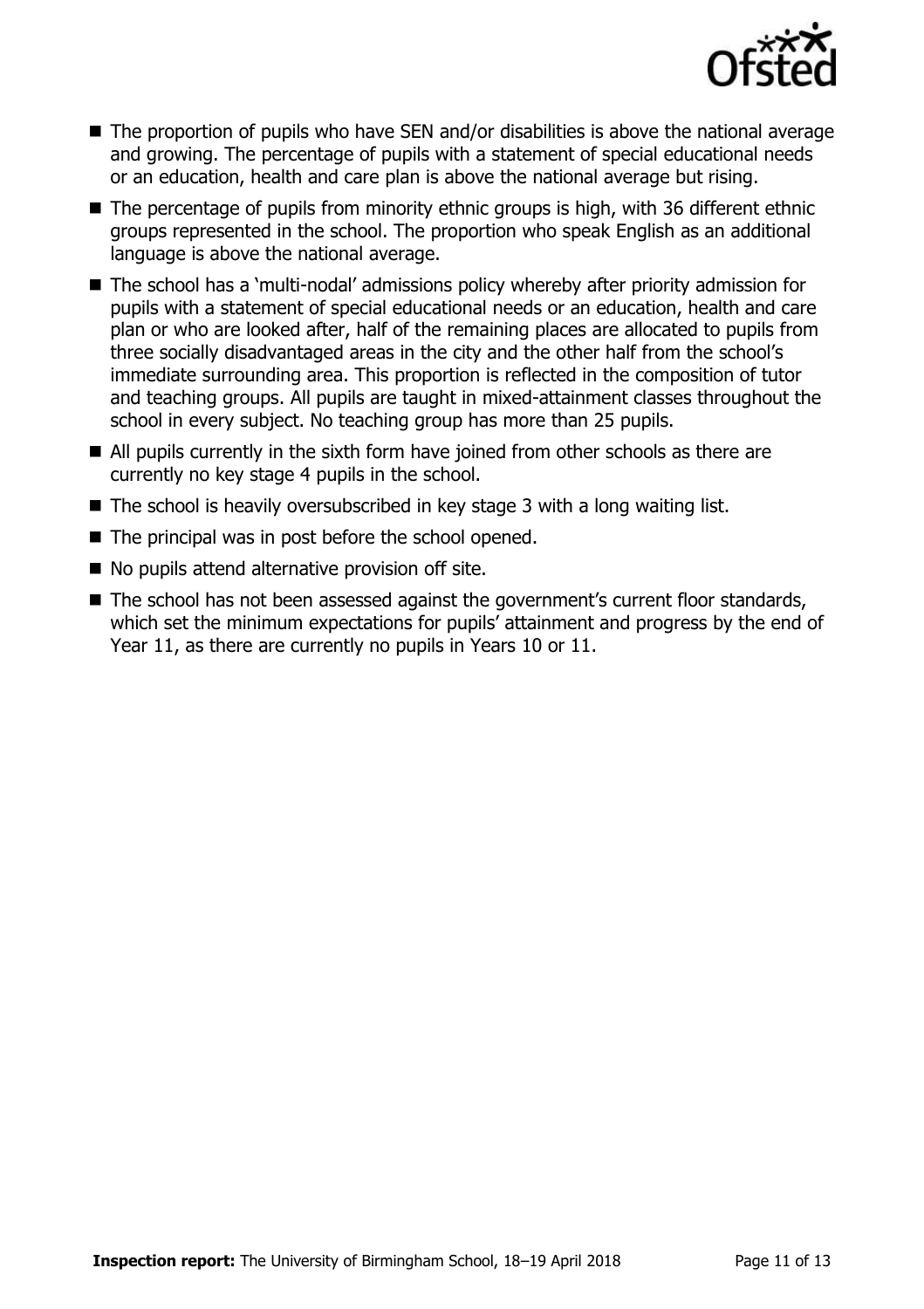

# **Information about this inspection**

- **Inspectors observed 41 lessons or parts of lessons, of which 11 were jointly observed** with a member of the senior leadership team. In addition, inspectors made a number of other short visits to lessons and other activities.
- Inspectors heard pupils read during lessons and conducted scrutinies of their written work in English and mathematics and other subjects.
- Inspectors held meetings with the principal, other leaders and members of staff and spoke to three groups of pupils (including a student group from the sixth form).
- Inspectors met three members of the governing body including the chair. They also watched a video presentation from a member of the trust representing the University of Birmingham.
- An inspector spoke by telephone to an education adviser from the DfE.
- Inspectors took account of 116 responses to the online questionnaire Parent View as well as 46 responses to the staff survey. There were no responses to the pupil survey.
- **Inspectors observed the school's work and scrutinised a number of documents,** including those relating to the school's self-evaluation, as well as governing body minutes, improvement plans and school information on pupils' recent attainment and progress.
- Inspectors also considered behaviour and attendance information and policies and procedures relating to special educational needs, pupil premium funding, Year 7 literacy and numeracy catch-up premium, safeguarding and child protection.

#### **Inspection team**

| Mark Sims, lead inspector | Her Majesty's Inspector |
|---------------------------|-------------------------|
| Marie McMahon             | Ofsted Inspector        |
| <b>Michael Onyon</b>      | Ofsted Inspector        |
| Bianka Zemke              | Her Majesty's Inspector |
| <b>Wendy Tomes</b>        | Ofsted Inspector        |